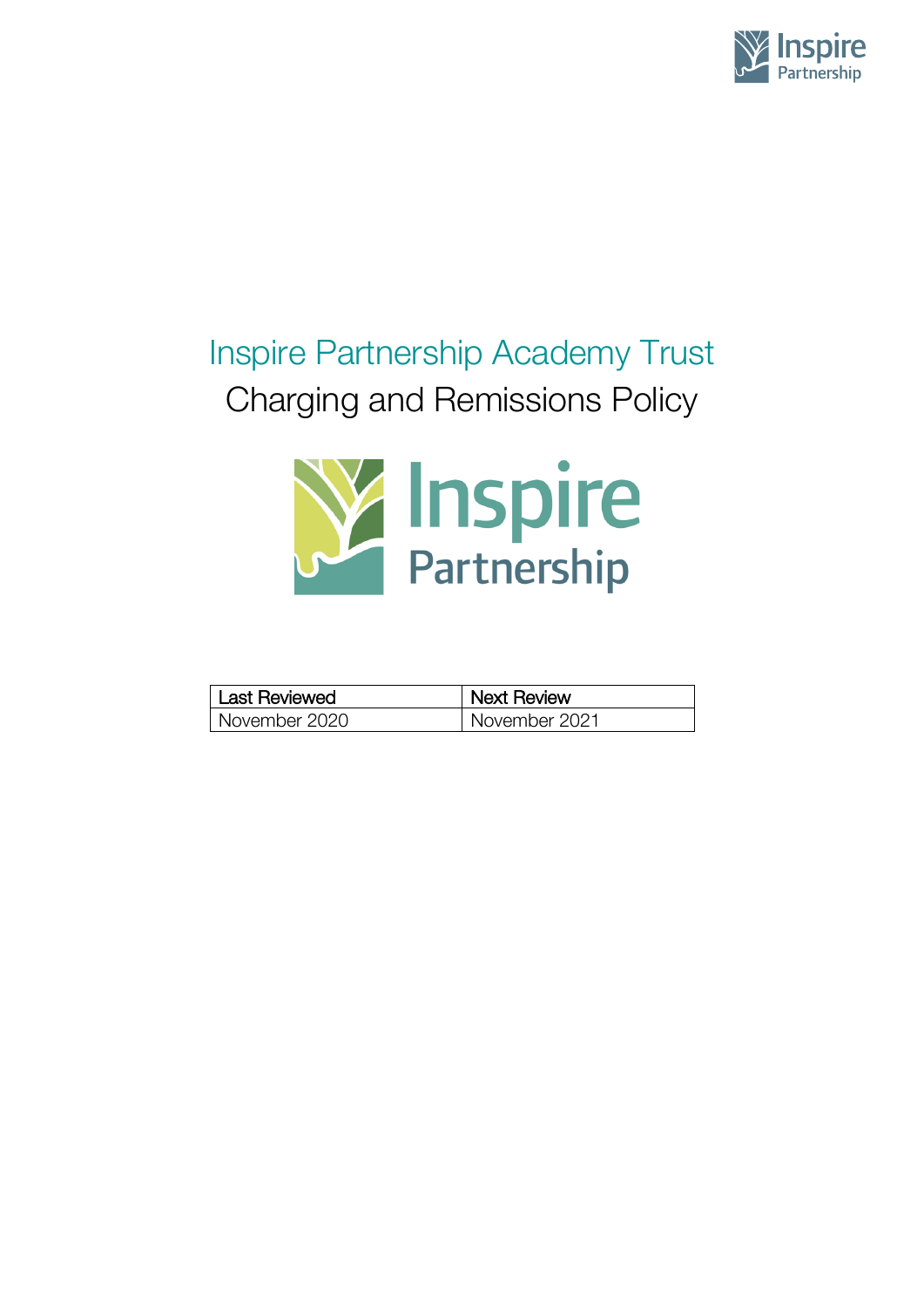

## Charging & Remissions Policy

## 1. School Vision

At the Inspire Partnership Academy Trust we are committed to provide an inspiring and inclusive environment, linking to local, national and global communities. We actively encourage and develop independent life-long learners who are able to fulfil their dreams and aspirations.

## 2. Introduction

All our pupils should have an equal opportunity to benefit from school activities and visits (curricular and extra-curricular) independent of their parents' financial means. This charging and remissions policy describes how we will do our best to ensure a good range of visits and activities are offered whilst at the same time minimising the financial barriers that may prevent some pupils from taking full advantage of the opportunities.

The information in this policy complies with the legislation provided for in the Education Act 1996.

The Academy Trust will make no charges for:

- An admission allocation to the school:
- Education provided during school hours (including the supply of any materials, books, instruments or other equipment);
- Education provided outside school hours if it is part of the curriculum, or part of a syllabus of a prescribed public examination that the pupil is being prepared for at the school, or part of religious education;
- Tuition for pupils learning to play musical instruments, providing the tuition is required as part of the curriculum, or part of a syllabus of a prescribed public examination that the pupil is being prepared for at the school, or part of religious education;
- Entry for prescribed public examination if the pupil has been prepared for it at the school;
- Transport in connection with an educational visit.

Activities for which charges can be made by the Academy Trust:

- Any materials, books, instruments or equipment where the child's parent wishes them to be brought home and kept e.g. completed work produced in Design Technology or cookery classes;
- Optional extras (see below)
- Music tuition, but only where the teaching is not an essential part of either the curriculum, or part of a syllabus of a prescribed public examination that the pupil is being prepared for at the school.

# 3. Optional Extras

Charges may be made for some activities that are known as "optional extras". Where an optional extra is being provided a charge may be made for providing materials, instruments or equipment. Optional extras include:

- Education provided outside of school time that is not:
	- i. Part of the curriculum
	- ii. Part of the syllabus for a prescribed public examination that the pupil is being prepared for at the school; or
	- iii. Part of religious education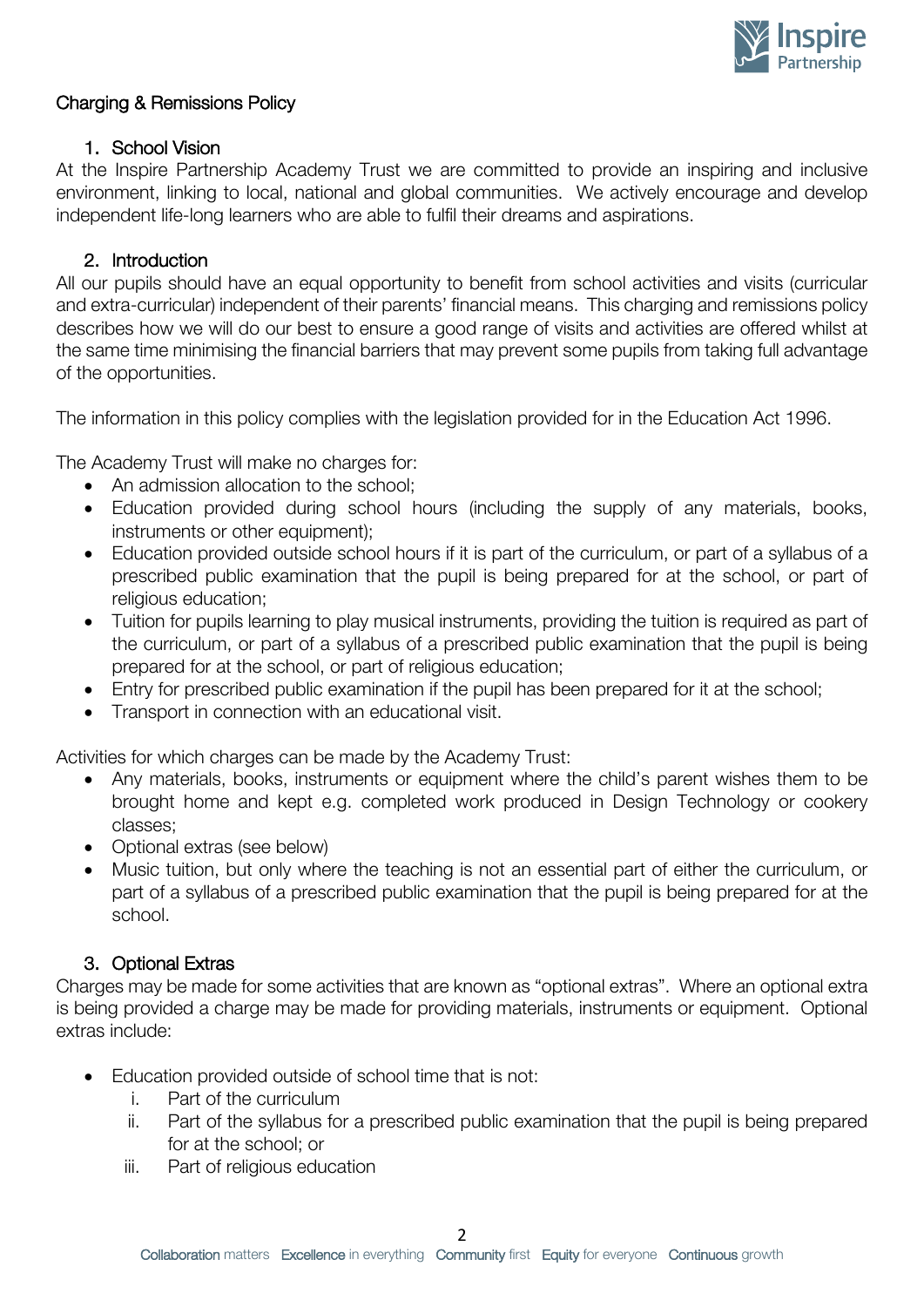

- Examination entry fees if the registered pupil has not been prepared for the examination at the school;
- Transport that is not required to take the pupil to school or to other premises where the Academy Trust has arranged for the pupil to be provided with education, and;
- Board and lodging for a pupil on a residential visit.

In calculating the cost of these optional extras an amount may be included in relation to:

- Any materials, books, instruments or equipment provided in connection with the optional extra;
- Non-teaching staff;
- Teaching staff engaged under contracts for services purely to provide an optional extra, this includes supply teachers engaged specifically to provide the optional extra; and;
- The cost for teaching staff employed to provide tuition in playing a musical instrument, where the tuition is an optional extra.

The charge made in respect of individual pupils, will not exceed the actual cost of providing the optional extra activity, divided equally by the number of pupils participating. It will not therefore include an element of subsidy for any other pupil s wishing to participate in the activity whose parents are unwilling or unable to pay the full charge.

Participation in any optional extra will be on the basis of parental choice and a willingness to meet the charges. Parental agreement will therefore be a necessary pre-requisite for the provision of an optional extra where charges will be made.

## 4. Voluntary contributions

Voluntary contributions may be requested for the benefit of the academy or for any visit and/or activity either inside or outside of academy time. In all cases where voluntary contributions are requested for a visit or activity parents/carers will be told the amount in advance. The level of voluntary contribution requested will not be set with the intention of exceeding the actual cost per pupil incurred. The school's Pupil Premium funding may be used to support those pupils in respect of which the school receives that funding. No pupil will be excluded from a visit or activity if their parent/carer cannot or chooses not to pay the voluntary contribution. However, the visit or activity may have to be cancelled if insufficient contributions are received.

Parents will usually be invited to make a voluntary contribution for the following;

- Educational visits that are non-residential;
- Educational visits taking place during school time that are residential;
- Special events involving visiting artists or experts to school (e.g. theatre groups, musicians) where there is a cost to the school;
- Material or Ingredients for baking/cooking or building where the product will be taken home by the pupil.

Any request made to parents will specify that it is a voluntary contribution and in no way represents a charge. The Trust confirms:

- That the contribution is genuinely voluntary and a parent is under no obligation to pay;
- That registered pupils at the school will not be treated differently according to whether or not their parents have made any contribution in response to the request.

The amount of voluntary contributions will be determined by the Head teacher of the academy.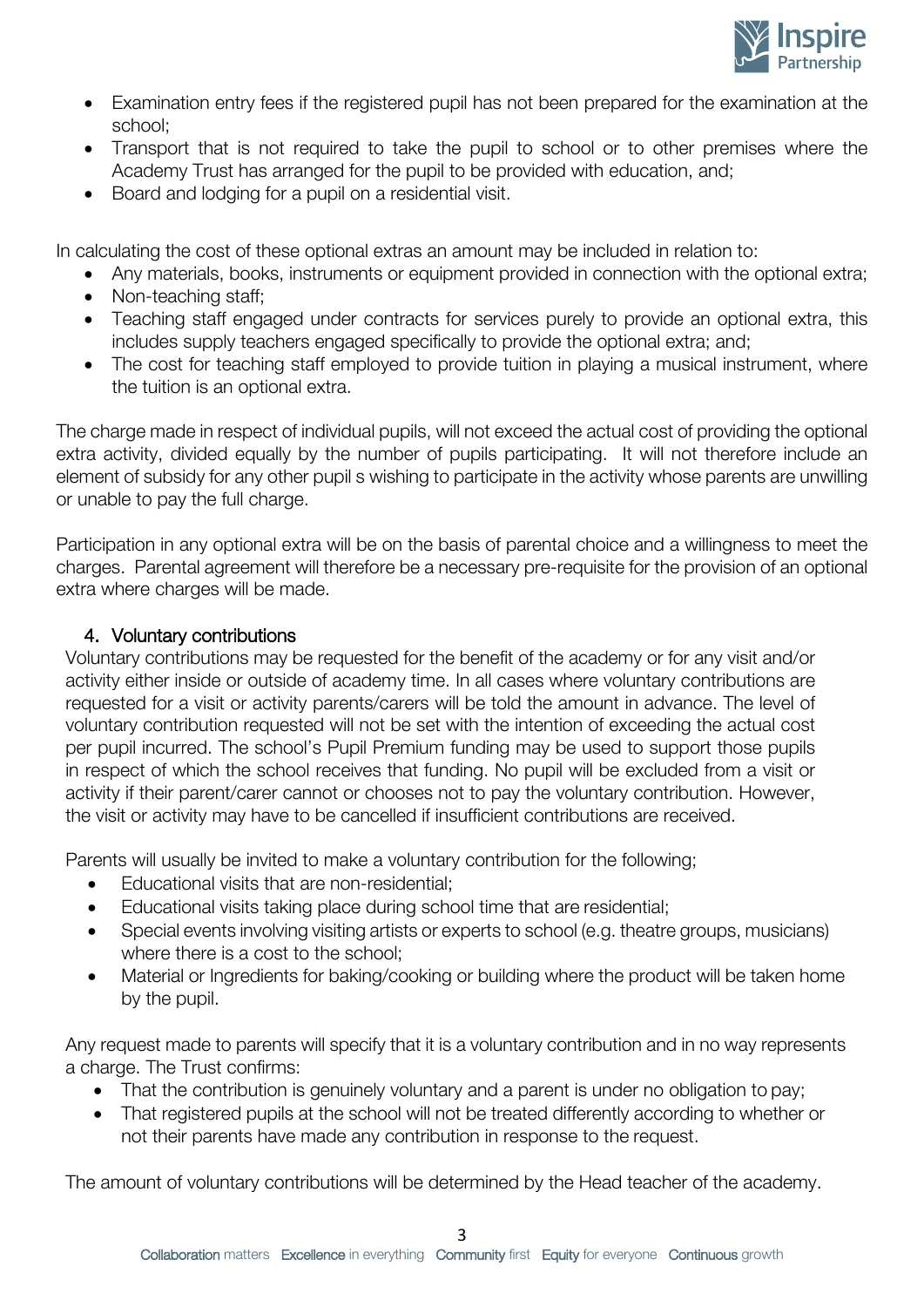

## 5. Remission

In order to reduce financial barriers from disadvantaged pupils, some activities and visits, where charges can legally be made, may be offered at no charge or a reduced charge to parents or carers in receipt of the benefits set out below.

Where charges are to be made to parents/carers, or voluntary contributions sought, these will be advised in advance and collected prior to the activity.

Requests for help from parents/carers on eligible benefits will be considered and assistance provided within the limits of any support fund that may be available. Complete confidentiality will be observed in all such matters.

Eligible benefits:

- Universal Credit (in certain prescribed circumstances);
- Income Support;
- Job Seekers Allowance (Income Based);
- Child Tax Credit, provided that Working Tax Credit is not also received and the family's income as assessed by HMRC does not exceed certain limits;
- Support under part VI of the Immigration & Asylum Act 1999;
- The 'Guaranteed Element' of Pension Credit.

Where a parent does not receive an eligible benefit, the Trust will nonetheless consider sympathetically requests for assistance, especially in the phasing of contributions, provided that all such phased contributions have been made by the time the trip or event takes place.

#### 6. Residential Visits

Inspire Partnership Academy Trust will not charge for:

- Education provided on any visit that takes place during school hours;
- Education provided on any visit that takes place outside of school hours if it part of the curriculum, or part of a syllabus of a prescribed public examination that the pupil is being prepared for at the school, or part of religious education;
- Supply teachers to cover for those teachers who are absent from school accompanying pupils on a residential visit.

Inspire Partnership Academy Trust will charge for:

• Board and lodging but the charge will not exceed the actual cost.

#### Education partly during school hours

Where an activity takes place partly during and partly outside school hours, the following basis will be used for determining whether it is deemed to take place either inside or outside school hours.

#### Non-residential activities

If 50% or more of the time spent on the activity occurs during school hours, it is deemed to take place during school hours. Time spent on travel counts in this calculation if the travel itself occurs during school hours. School hours will not include the break in the middle of the day.

Where less than 50% of the time spent on an activity falls during school hours, it is deemed to have taken place outside school hours.